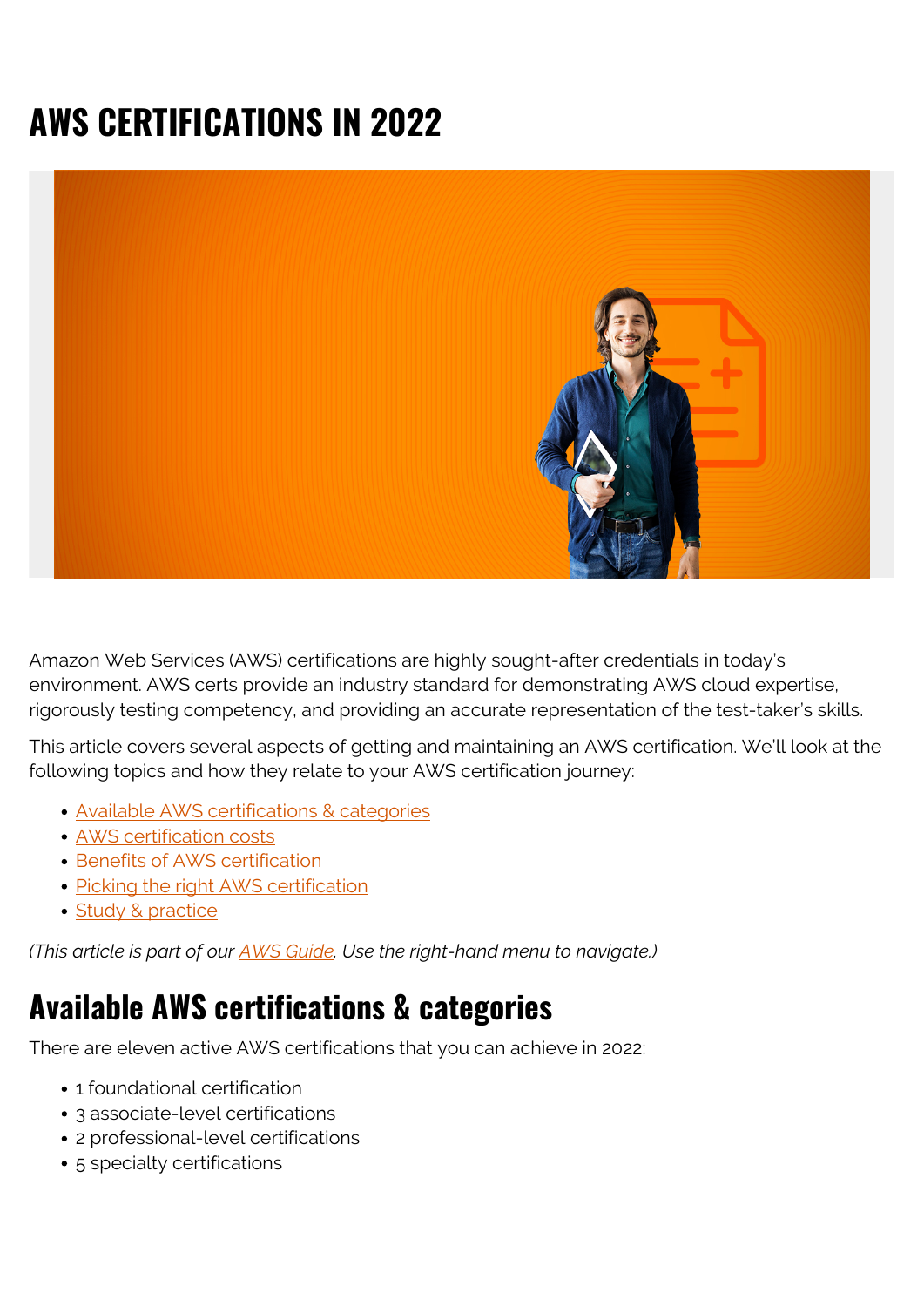

Here's a brief description of what each certification level offers and what proficiencies they certify.

#### **Foundational Level**

Cloud Practitioner is the only Foundational AWS certificate. It is ideal for candidates with at least six months of experience in any role involving the AWS cloud, such as technical, sales, purchasing, financial, or managerial positions.

This certification verifies that the candidate has an overall familiarity with the AWS Cloud and related knowledge and skills. While other certifications tie into specific technical roles such as Architect, Developer or Operations, the Cloud Practitioner certification provides a more general foundation for any career path.

#### **Associate Level**

Each of the Associate certifications typically require at least a year of previous direct experience and knowledge regarding AWS services and related technologies. The three certifications within the Associate level are:

- **Solutions Architect** focuses on designing and implementing AWS distributed systems
- **SysOps Administrator** focuses on deploying, managing, and operating workloads on AWS
- **Developer** focuses on writing and deploying cloud-based applications

#### **Professional Level**

The highest certification category, each Professional AWS certification requires a full two years of experience, with each candidate being successful and highly capable within their respective roles. The two Professional-level certifications are:

- **Solutions Architect** validates the candidate's ability to design, deploy, and evaluate AWS applications inside complex and diverse environments
- **DevOps Engineer** validates the candidate's ability to automate the testing and deployment of AWS applications and infrastructure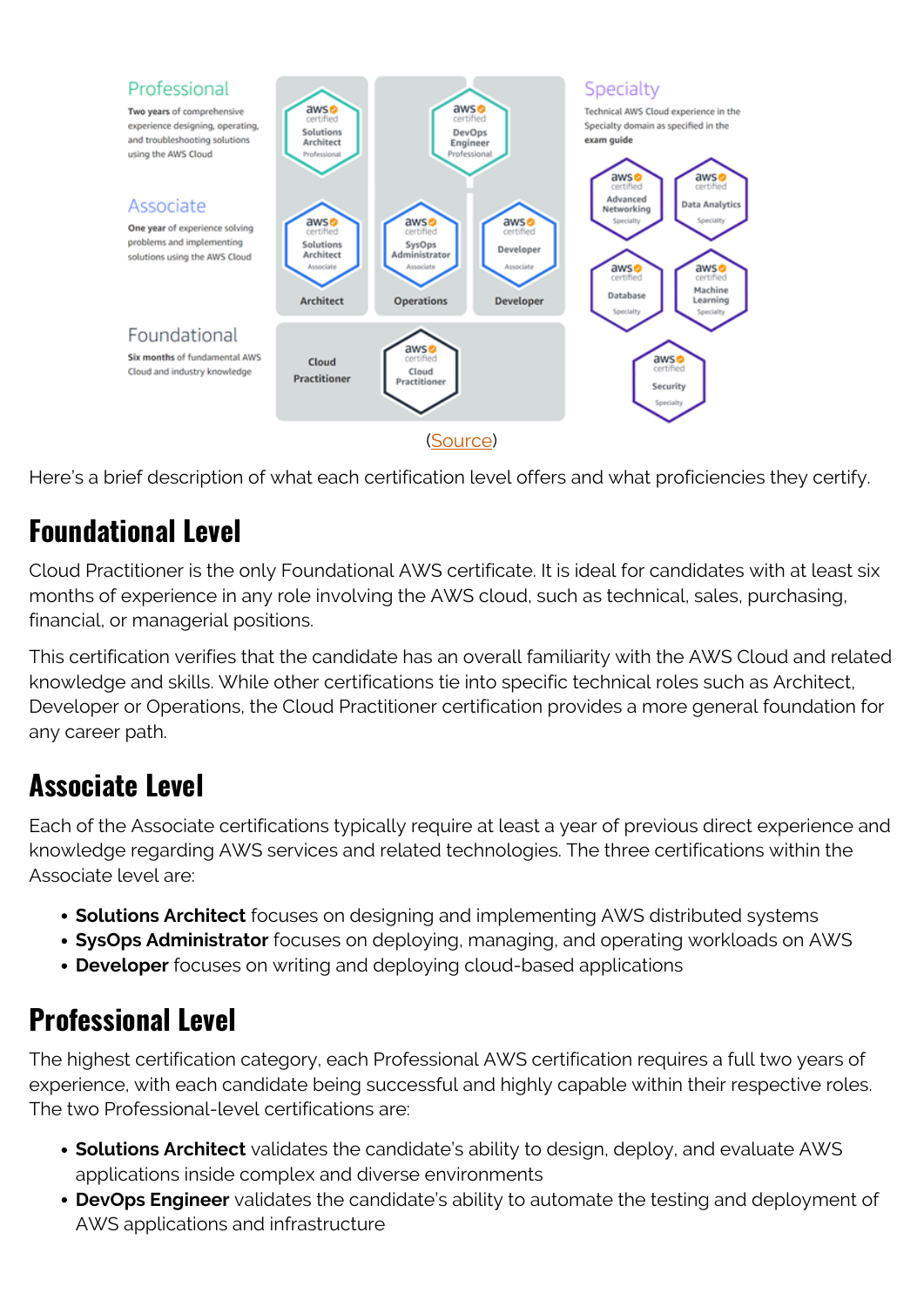#### **Specialty certifications**

Whereas the previous three levels represent the core role-based certifications that AWS offers, the Specialty certifications provide evaluations in specific technical areas. These certifications include:

- Advanced networking
- Security
- Machine Learning
- Data analytics
- Database

Requirements vary for each specialty certification. Candidates must possess experience with AWS technology, along with 2-5 years' experience in the specialty domain. Check each individual certification for prerequisites and requirements.

#### **How much does AWS certification cost?**

To earn an AWS certification, you'll have to pass a test. Each exam requires an AWS testing fee, typically between \$100 and \$300 [\(visit this page](https://aws.amazon.com/certification/exams/) for Amazon's current pricing).

Be prepared though—the examination fee won't be your only certification cost. You may also have to invest cash and time in test preparation, including:

- Paid classroom or remote training
- Course materials
- Practice exams

But there is an upside! Amazon offers an [AWS Free Tier account](https://aws.amazon.com/free/?all-free-tier.sort-by=item.additionalFields.SortRank&all-free-tier.sort-order=asc&awsf.Free%20Tier%20Types=*all&awsf.Free%20Tier%20Categories=*all) for trials, 12 months free access, and some free-tier services that you never need to pay for. This is valuable when studying for certification. However, if you're studying specific certification scenarios, you may have to purchase additional services with your free account.

### **Benefits of an AWS Certification**

AWS remains one of the top cloud service providers in the market. For good reason.

Obtaining AWS certifications demonstrates competency in AWS services. They also help candidates clearly demonstrate to potential employers exactly what skills they have, which helps you to:

- Increase your competitiveness
- Negotiate your salary

Many significant IT professional and management opportunities aren't available without a related AWS certification. While great salaries aren't guaranteed, AWS certified jobs frequently can offer salaries ranging from \$90k to \$160k+ USD, depending on the AWS certification category and job environment.

Of course, AWS certifications can also aid candidates in improving skills or learning new ones. Preparing for the exams through practice exercises and studying can:

• Reinforce knowledge on key concepts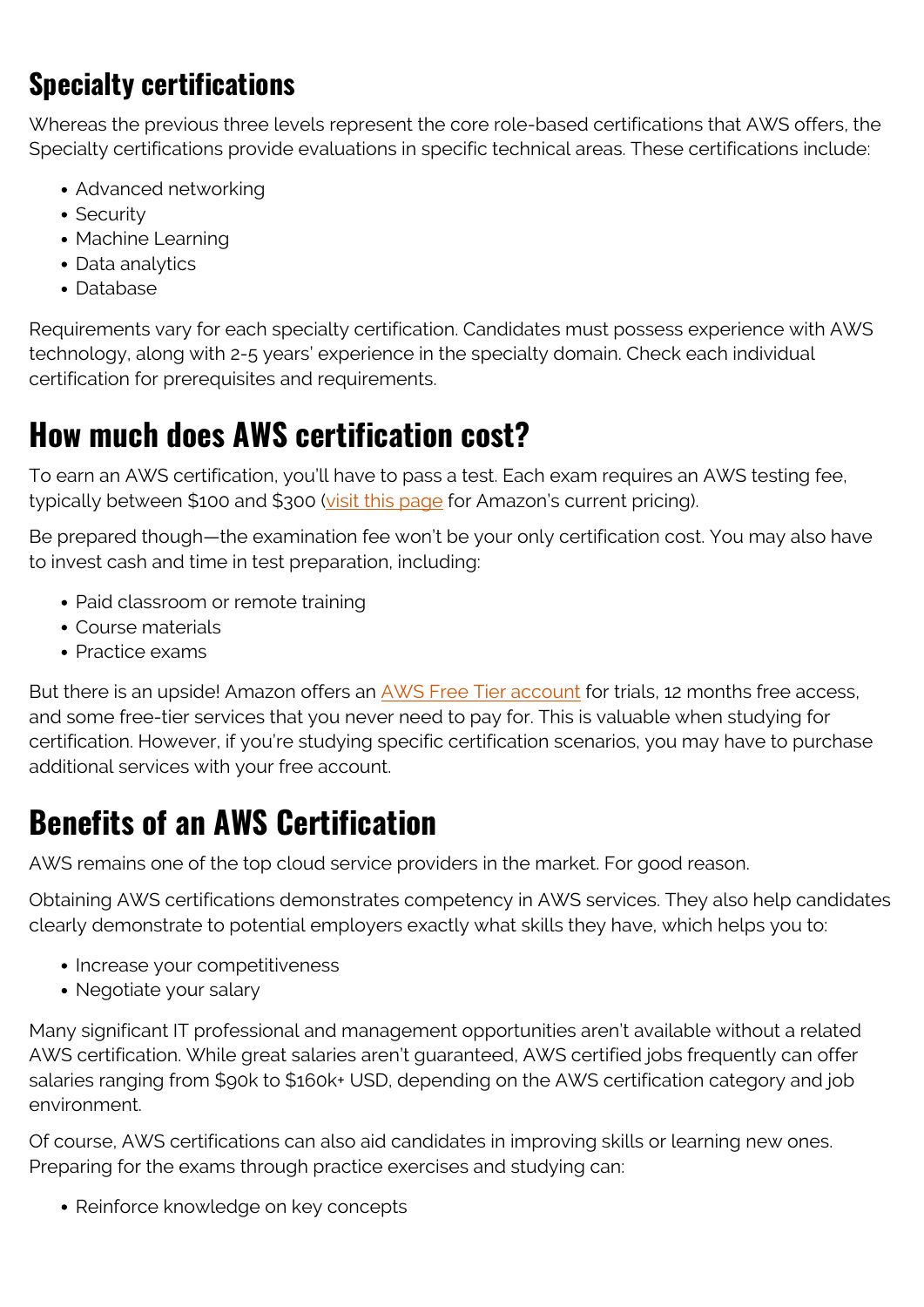- Correct outdated/wrong knowledge
- Introduce you to new areas

## **Picking the right AWS certification**

The two main factors that determine appropriate AWS certification needs are the experience level and career path desires of the candidate. If you already work in a particular field and wish to move up to higher positions, look for certifications that match your capabilities. Then, check the requirements in terms of experience and skills to determine if an Associate, Professional, or Specialty certification is the best fit.

AWS outlines several ["learning paths](https://aws.amazon.com/training/learning-paths/)" that can help guide candidates toward the best certifications for obtaining specific professional roles in the future.

If you're just starting out, the Foundational Cloud Practitioner certificate can be a good choice. Explore the various **learning paths** to help identify specific professional goals and the best certificates to reach them.

## **Study & practice**

There are many options for exam preparation. Useful ways to get ready for AWS certification include:

- Taking training classes
- Using study guides
- Taking practice exams
- Reading **AWS** whitepapers

Training classes are available through AWS, and third-party global and local AWS training partners. You can find AWS approved instruction at the [AWS Classroom Training Overview web page](https://aws.amazon.com/training/classroom/?th=tile&tile=ways).

Remote and (sometimes) in-person training offer the best options for learning AWS skills and certifications. They provide instructor-led training and labs, as well as practice exams, books, and exercises. Amazon also offers study quides in both ebook and physical formats.

### **Studying for AWS exams**

Studying for any given exam is likely to require anywhere from 80 to 120 hours.

For candidates working full-time jobs, this can mean months of preparation. Start a study regimen about two or three months before the exam date with a consistent weekly schedule designed to cover all the relevant material in the given timeframe. Certification exams cover a lot of material in an Amazon-specific format so give yourself plenty of time to absorb the material.

Regarding exam practice, regularly take the certification practice tests provided with your study materials. Even if you've been working with the material for years, certification exam questions may contain specific terminology and phrasings that you're unfamiliar with. Taking the practice tests help prepare you for the tone and pace of the exam.

For more details on the format, type, delivery method, time limit, costs, and available languages of each exam, check the page of your intended certification by clicking on its badge on the [AWS learn](https://aws.amazon.com/training/learning-paths/)